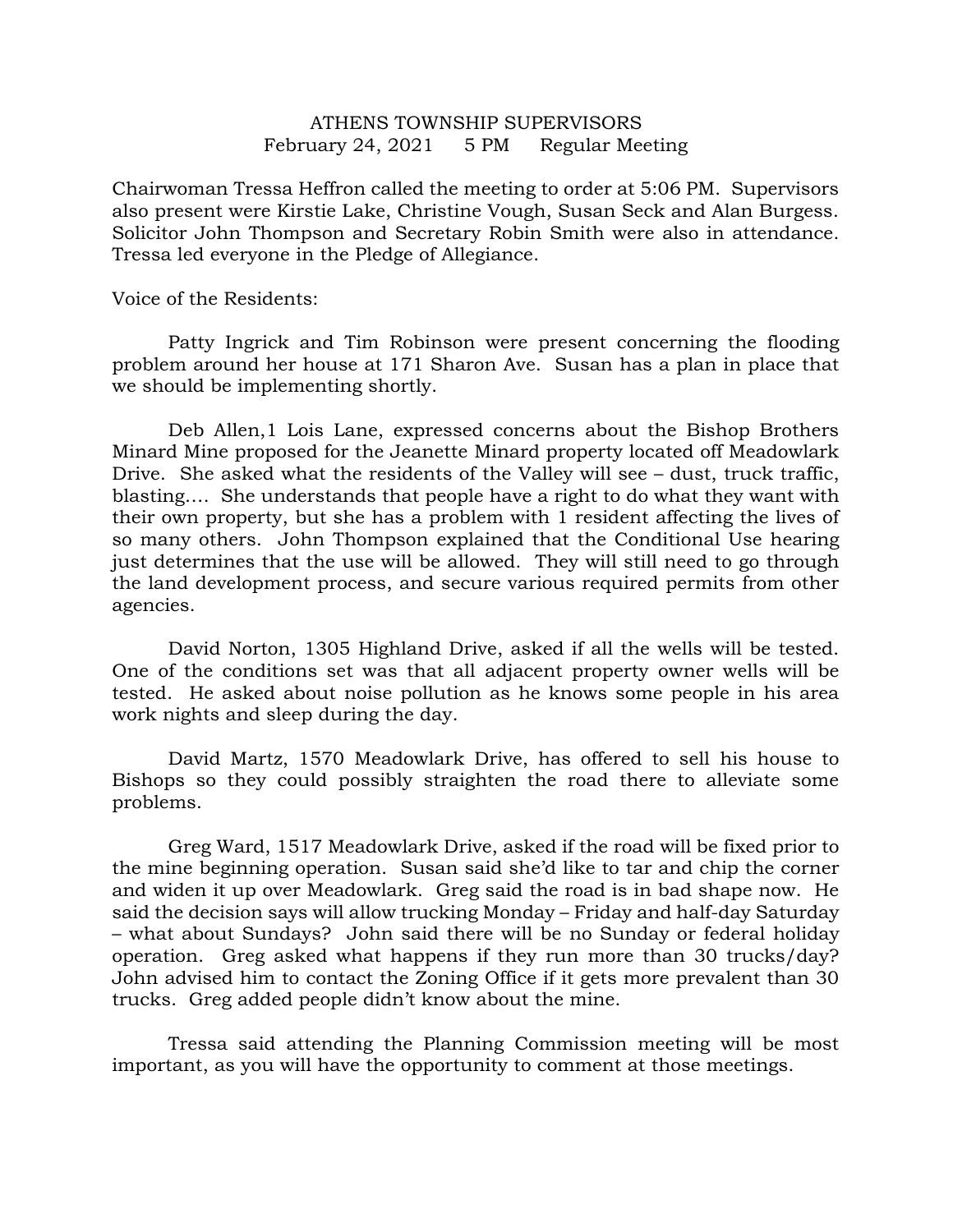Page Two Athens Township Supervisors February 24, 2021

 Deb Allen asked if the Board could hold their meetings at a later time. Tressa explained that they all have kids and can't get home at 10 or 11 PM. We tried 6 PM but still got home so late. She added that if people get here later because they can't be here at 5 PM, we will go back and give them a chance to speak.

 Jaimee Alsing, 383 Litchfield Rd, said as far as she can tell, she didn't see any studies from Bishops on property values. She said she is considering selling her house. No one will rent from her with a gravel mine there. She said that would be an economic impact. John said Bishops said their economic impact would be creating 30 jobs. Nothing requires them to state an economic impact. No evidence was entered by the opposition at the hearing. Evidence submitted must be factual evidence.

 Deb Allen said the real problem was with people not knowing about this. Greg Ward said that was the problem. He shouldn't have to hire an attorney – "you people work for us". We need some backing from you.

 Jaimee asked if Bishops said they are not archaeologists, does that exempt them from doing an archaeological study? Tressa said the archaeological study is in there. She added that her own opinion doesn't matter – she has to do what the ordinance says – she can't base her decision on opinion. Tressa advised them to go to the planning meetings and voice their concerns.

 Robin added that they can watch the PA Bulletin for the permit to be submitted to DEP. They will have a 30-day comment period once the permit is submitted. She said you can find the PA Bulletin online, and it may be available at the library. Tressa said she got information from Conservation PA. We will try to get a link for the PA Bulletin on our website.

Police Chief Roger Clink was present with retirement gifts for two recent department retirees. Keith Stackhouse was honored for 42 years of service as a patrolman and a Sergeant. Elaine Daddona was honored for 23 years of service as police clerk.

Tressa called for the opening of the bids for fuel, which were as follows:

| Bidder     | $11,000$ gal 87 octane | 14,000 gal LSDiesel |
|------------|------------------------|---------------------|
| WOC Energy | \$1.8931 delivered     | \$2.0630 delivered  |
| Mirabito   | \$1.9598               | \$2.1228            |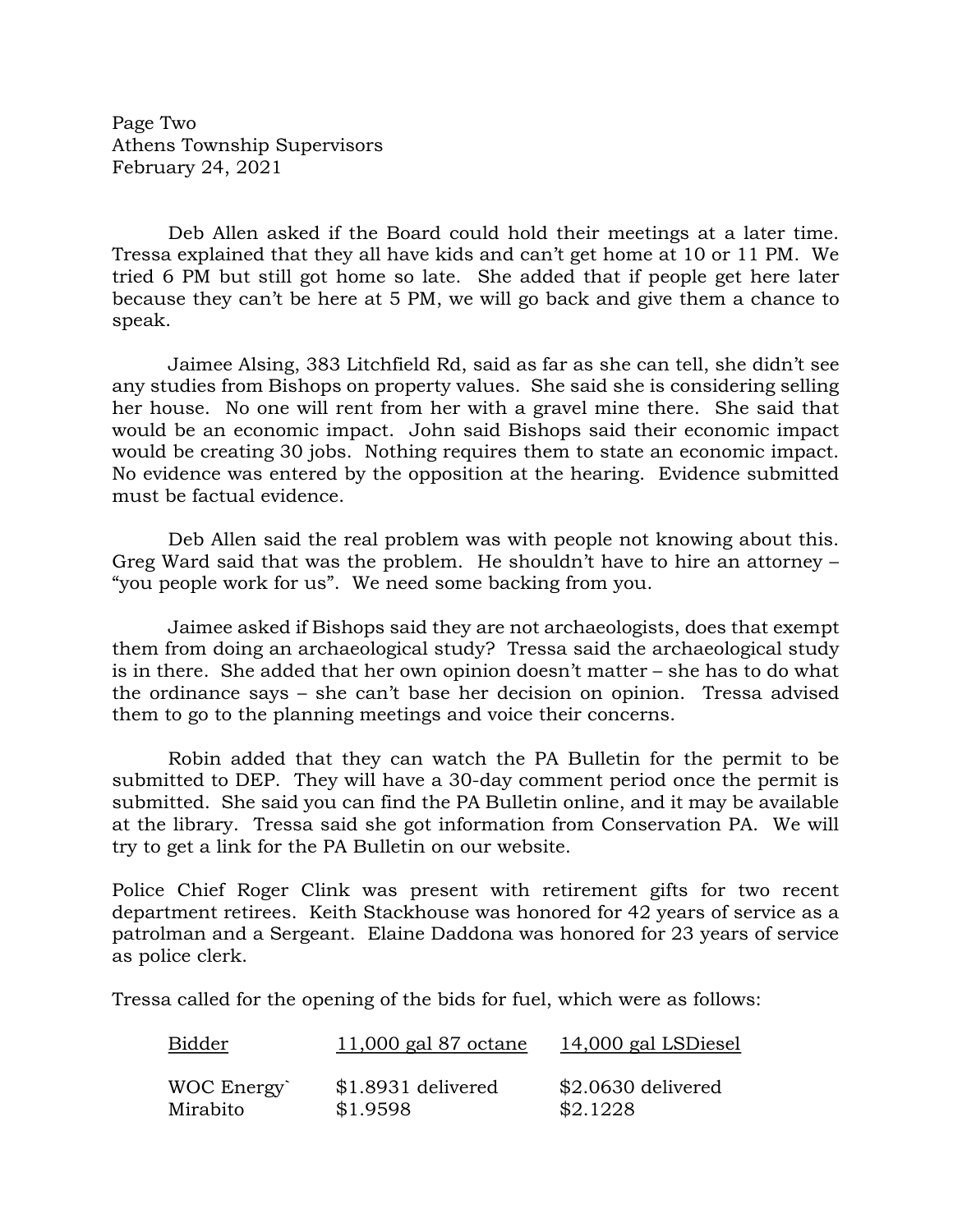Page Three Athens Township Supervisors February 24, 2021

On motion of Susan, second by Alan, it was unanimous to award the bid for both fuels to WOC Energy.

Richard Bean was present for the Parks and Recreation Commission. He said he hasn't heard anything new from Cohen Law Group re: the Spectrum franchise audit. The loan for the park expansion stands at \$105,880. The school district has not been able to walk the Dunkley Hill property. It is looking good for the Marcellus Legacy Grant (90% grant) to resurface Round Top Road in the park. They received \$5000 from the Bradford County room tax grant for the overlook, and have sent letters to local businesses for donations. Round Top is open for cross country skiing while there is snow on the ground. The star is unplugged and the fire company will take it down when the road is free of snow and ice. Richard attended the public meeting concerning Bishops rock mining permit. The new restroom at the ATV trail is leaning because of flooding. Solid Ground Services will be resetting it when the weather breaks. We have insurance to cover it. They are redoing the park brochure. Park inspection will be at Tozer's Landing at 9:30 AM on April 3rd. Barry will start April 12th. Round Top will open May 15<sup>th</sup>. The Junction Canal surveying will cost \$5000 and will come out of the park budget. Tressa told Richard she talked to the History Club at school about interviewing Bobbie Blanchard to gather history from her. Tressa will let Richard know when/if this will happen. Richard said he has the cemetery on his Eagle project list, but the township would have to pay for it.

Marion Carling presented the Lawrence C./Mary Parsons 2-lot subdivision on Pennsylvania Ave. Planning Commission recommends preliminary and final plan approval as all deficiencies have been met. Bruce Benish explained the subdivision to the Board. On motion of Tressa, second by Christine, it was unanimous to grant preliminary and final plan approval to this subdivision.

Next was the Williams Subaru final land development on Elmira Street. Planning Commission recommends final approval as all deficiencies have been met. The stormwater agreement needs to be signed by the Supervisors and then recorded with the deed. The Notice of Termination has to remain open until the snow melts and the grass grows. On motion of Alan, second by Kirstie, it was unanimous to grant final plan approval to this land development.

On motion of Kirstie, second by Susan, it was unanimous to ratify the renewals of the COVID emergency declaration through March 3, 2021.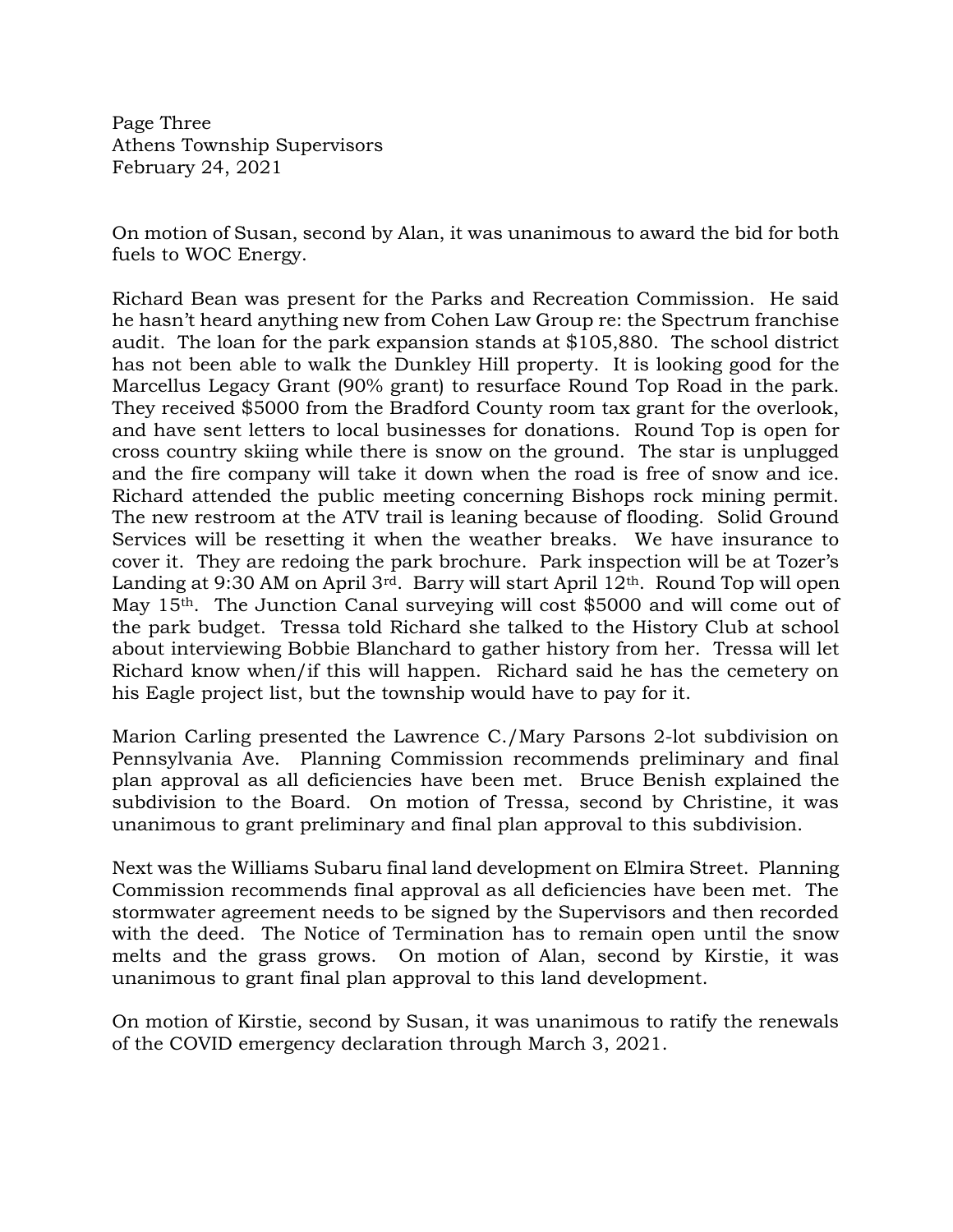Page Four Athens Township Supervisors February 24, 2021

On motion of Christine, second by Kirstie, it was unanimous to have Ruth cut the Thomas Avenue bridge ROW purchase checks for Barrett, Sayre Borough, DeSisti and Robert Packer Hospital. They are 95% reimbursable to us.

On motion of Kirstie, second by Alan, it was unanimous to have Tressa sign the contracts for Reliance Standard Life Insurance Company, who will be taking over from our Nationwide policy.

On motion of Kirstie, second by Christine, it was unanimous to adopt RESOLUTION 2021-08 to sign the C&N Internet Banking signatory pages.

Susan said the snow and ice have gotten the best of our roads and we have a lot of potholes. We are also short 2 guys as 1 is out because of surgery and the other went to Sayre Borough. We only had 3 guys plowing in the last storm. The guys are getting the equipment ready for spring.

On motion of Susan, second by Alan, it was unanimous to pay the monthly bills as submitted. A complete listing of revenues and expenditures is on file in the office of the Treasurer.

On motion of Tressa, second by Alan, it was unanimous to approve the minutes of January 27, February 9 and February 16, 2021 as written.

On motion of Tressa, second by Kirstie, it passed to approve the minutes of February 22, 2021 as written. Alan abstained as he was unable to attend.

On motion of Kirstie, second by Christine, it was unanimous to accept the monthly reports as submitted.

Correspondence/Information was as listed in the meeting agenda.

Chairwoman Heffron took the Board into executive session at 6:15 PM for personnel and pending litigation. The regular meeting reconvened at 7:07 PM.

On motion of Susan, second by Kirstie, it was unanimous to pay Robin for her unused vacation and sick days after her retirement on March 17, 2021 as per her Sick Leave and Vacation Record as calculated by Ruth for 2021.

On motion of Kirstie, second by Susan, it was unanimous to have Michelle Rude return to work on Monday, March 1, 2021, upon submission of a negative COVID test.